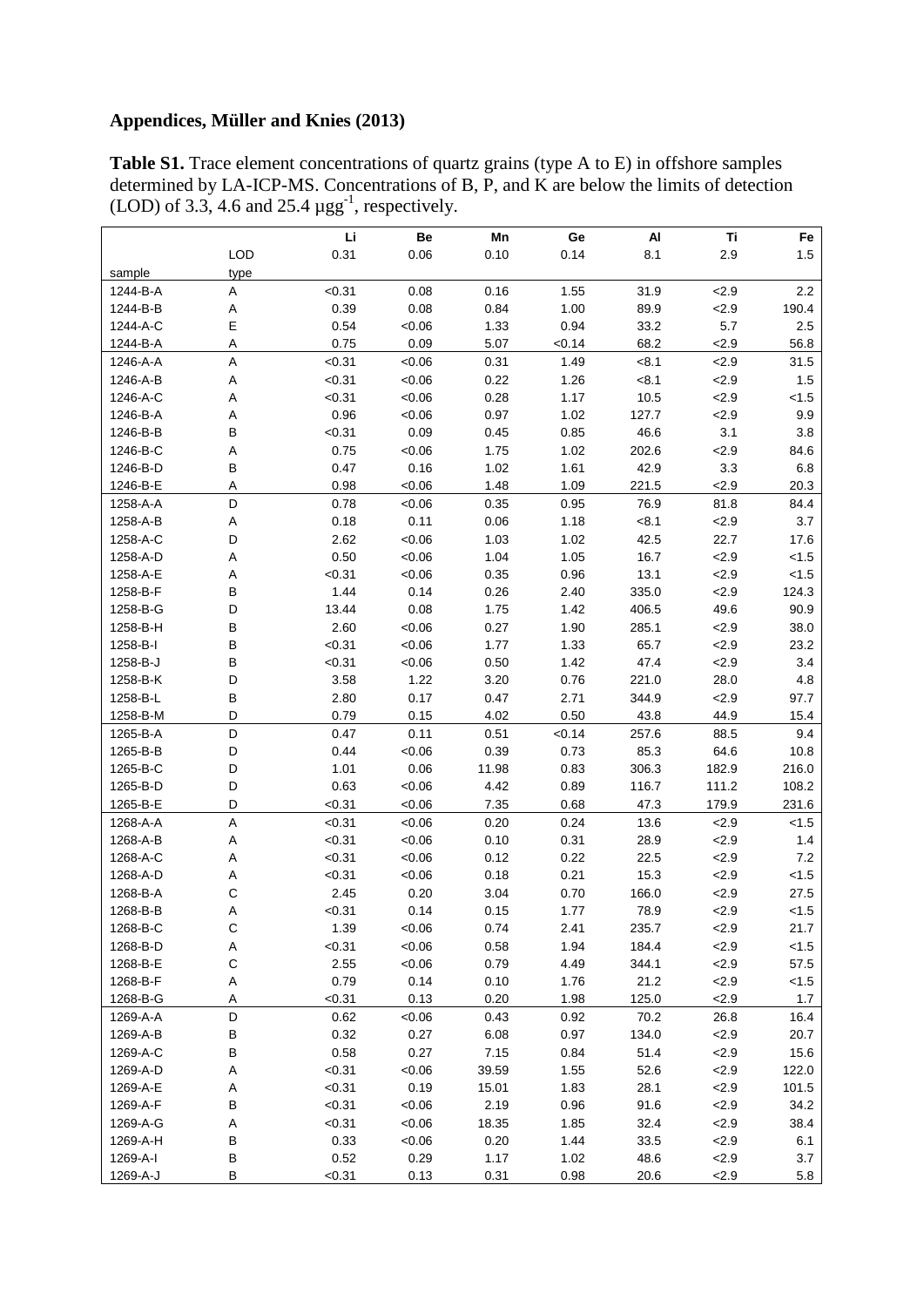## **Table S1.** Continued

|            |             | Li     | Be      | Mn     | Ge     | Al     | Ti      | Fe       |
|------------|-------------|--------|---------|--------|--------|--------|---------|----------|
|            | LOD         | 0.31   | 0.06    | 0.10   | 0.14   | 8.1    | 2.9     | 1.5      |
| sample     | type        |        |         |        |        |        |         |          |
| 1275-A-A   | A           | < 0.31 | 0.11    | 0.46   | 1.54   | 56.1   | 2.9     | 1.6      |
| 1275-A-B   | Α           | 130.44 | 0.24    | 0.35   | 8.17   | 3555.4 | 2.9     | 9.1      |
| 1275-A-C   | Α           | < 0.31 | <0.06   | 0.45   | 1.04   | 19.9   | 2.9     | 11.3     |
| 1275-A-D   | Α           | < 0.31 | 0.17    | 0.59   | < 0.14 | 32.6   | 2.9     | 5.7      |
| 1275-A-E   | Α           | 171.27 | 0.38    | 0.21   | 5.03   | 2245.8 | 2.9     | 17.7     |
| 1275-A-F   | Α           | 29.07  | 0.19    | 0.12   | 5.91   | 2485.4 | 2.9     | 6.6      |
| 1275-B-A   | Α           | 0.77   | <0.06   | 0.30   | 0.57   | 32.6   | 4.0     | 16.7     |
| 1275-B-B   | B           | < 0.31 | <0.06   | 3.43   | 1.01   | 106.4  | 2.9     | 82.8     |
| 1275-B-C   | Α           | 3.37   | <0.06   | 0.17   | 1.66   | 148.5  | 2.9     | 170.2    |
| 1275-B-D   | Α           | 1.32   | <0.06   | 0.73   | 0.68   | 22.4   | 4.7     | 105.9    |
| 1275-B-E   | Α           | 2.95   | 0.11    | 0.21   | 1.23   | 190.4  | 2.9     | 17.2     |
| 1275-B-F   | $\mathsf C$ | 0.44   | <0.06   | 0.56   | 1.58   | 72.4   | 2.9     | 11.3     |
| 1275-B-G   | C           | < 0.31 | < 0.06  | 0.45   | 1.61   | 47.3   | 2.9     | 5.2      |
| 1275-B-H   | A           | 1.78   | < 0.06  | < 0.10 | 1.24   | 158.4  | 2.9     | 7.1      |
| 1275-B-I1\ | B           | < 0.31 | 0.09    | 0.14   | 2.12   | 43.6   | 2.9     | 1.8      |
| 1275-B-J   | $\mathsf C$ | 1.11   | <0.06   | 0.38   | 1.55   | 41.3   | 2.9     | 5.6      |
| 1275-B-K   | B           | < 0.31 | 0.15    | 0.31   | 2.08   | 40.5   | 2.9     | < 1.4    |
| 1276-A3-A  | D           | 2.53   | 0.18    | 1.04   | 1.31   | 178.9  | 39.33   | 9.7      |
| 1276-A3-B  | D           | 3.34   | 0.35    | 1.18   | 1.04   | 118.4  | 46.7    | 3.1      |
| 1276-A3-C  | D           | 17.71  | 0.83    | 0.99   | 0.81   | 340.6  | 48.4    | 4.6      |
| 1276-A3-D  | Α           | < 0.31 | <0.06   | 1.21   | 0.37   | 47.6   | 2.9     | 10.6     |
| 1276-A3-E  | Α           | < 0.31 | 0.10    | 0.48   | 0.37   | 98.4   | 2.9     | 104.3    |
| 1276-A3-F  | D           | 3.14   | 0.12    | 1.56   | < 0.14 | 146.1  | 34.3    | 7.6      |
| 1276-A3-G  | Α           | < 0.31 | <0.06   | 0.67   | 0.29   | 40.9   | 2.9     | 4.1      |
| 1276-A3-H  | Α           | < 0.31 | 0.26    | 1.07   | 0.21   | 62.8   | 2.9     | 9.6      |
| 1276-A3-I  | Α           | < 0.31 | <0.06   | 0.35   | 0.83   | 9.5    | 2.9     | < 1.5    |
| 1276-A3-J  | Α           | < 0.31 | <0.06   | 0.23   | 1.06   | 10.6   | 2.9     | < 1.5    |
| 1276-A3-K  | D           | 23.92  | 0.48    | 1.02   | 0.69   | 327.0  | 53.8    | 4.0      |
| 1276-A3-L  | D           | 2.70   | <0.06   | 0.56   | 1.21   | 181.1  | 33.7    | 5.8      |
| 1276-A3-M  | D           | 21.14  | 0.29    | 0.74   | 0.63   | 205.6  | 45.8    | 1.7      |
| 1276-A3-N  | D           | 12.94  | 1.00    | 1.27   | 0.73   | 414.5  | 57.3    | 8.0      |
| 1276-B-A   | В           | 1.37   | <0.06   | 0.23   | 1.85   | 75.0   | 2.9     | 12.9     |
| 1276-B-B   | B           | 0.81   | < 0.06  | 0.57   | 1.60   | 127.2  | 2.9     | 220.2    |
| 1276-B-C   | B           | < 0.31 | <0.06   | 0.52   | 0.28   | < 8.1  | 2.9     | < 1.5    |
| 1276-B-D   | Е           | < 0.31 | <0.06   | 0.40   | 0.69   | 151.0  | 18.5    | 15.8     |
| 1276-B-E   | B           | < 0.31 | <0.06   | 0.77   | 0.15   | 26.0   | 2.9     | 5.3      |
| 1276-B-F   | Α           | 0.33   | <0.06   | 0.30   | 0.94   | 104.9  | 2.9     | 28.9     |
| 1276-B-G   | A           | 0.49   | <0.06   | 0.26   | 1.15   | 41.5   | 2.9     | 2.6      |
| 1276-B-H   | E           | 0.47   | <0.06   | 0.50   | 0.79   | 124.9  | 11.7    | 7.4      |
| 1276-B-I   | D           | 0.64   | <0.06   | 0.58   | 0.99   | 101.5  | 9.1     | < 1.5    |
| 1276-B-J   | B           | 0.34   | <0.06   | 7.11   | 0.14   | 8.5    | 2.9     | 43.0     |
| 1276-B-K   | Α           | < 0.31 | <0.06   | 0.86   | 2.38   | 100.4  | 2.9     | 5.8      |
| 1276-B-L   | D           | < 0.31 | <0.06   | 0.34   | 0.57   | 183.4  | 17.4    | 128.7    |
| 1276-B-M   | В           | < 0.31 | <0.06   | 0.34   | 0.55   | 22.9   | 2.9     | 2.4      |
| 1286-A1-A  | B           | 1.79   | <0.06   | 0.44   | 1.13   | 30.6   | 2.9     | < 1.5    |
| 1286-A1-B  | В           | 1.80   | 0.64    | 0.27   | 1.07   | 21.9   | 2.9     | 2.4      |
| 1286-A1-C  | B           | 0.32   | <0.06   | 0.21   | 0.88   | 59.3   | 2.9     | 14.0     |
| 1286-A1-D  | B           | 0.37   | <0.06   | 0.21   | 1.04   | 23.4   | $3.2\,$ | 1.7      |
| 1286-A2-A  | Α           | < 0.31 | <0.06   | 0.26   | 0.78   | 27.5   | 2.9     | 13.7     |
| 1286-A2-B  | Α           | < 0.31 | <0.06   | 0.31   | 0.85   | 28.8   | 2.9     | < 1.5    |
| 1286-A2-C  | B           | < 0.31 | <0.06   | 0.20   | 0.79   | 24.0   | 10.4    | 17.5     |
| 1286-A2-D  | B           | 0.52   | 0.07    | 1.54   | 0.81   | 111.8  | 12.3    | 98.4     |
| 1286-A2-E  | Α           | < 0.31 | 0.22    | 0.22   | 1.39   | 21.8   | 2.9     | 5.9      |
| 1286-A2-F  | Α           | < 0.31 | 0.13    | 0.25   | 1.40   | 11.9   | 2.9     | 2.2      |
| 1286-A2-G  | В           | < 0.31 | $-0.06$ | 10.79  | 1.08   | 136.3  | 2.9     | $<$ 32.5 |
| 1286-A2-H  | Α           | 0.31   | 0.54    | < 0.10 | 1.48   | 21.1   | 2.9     | 2.0      |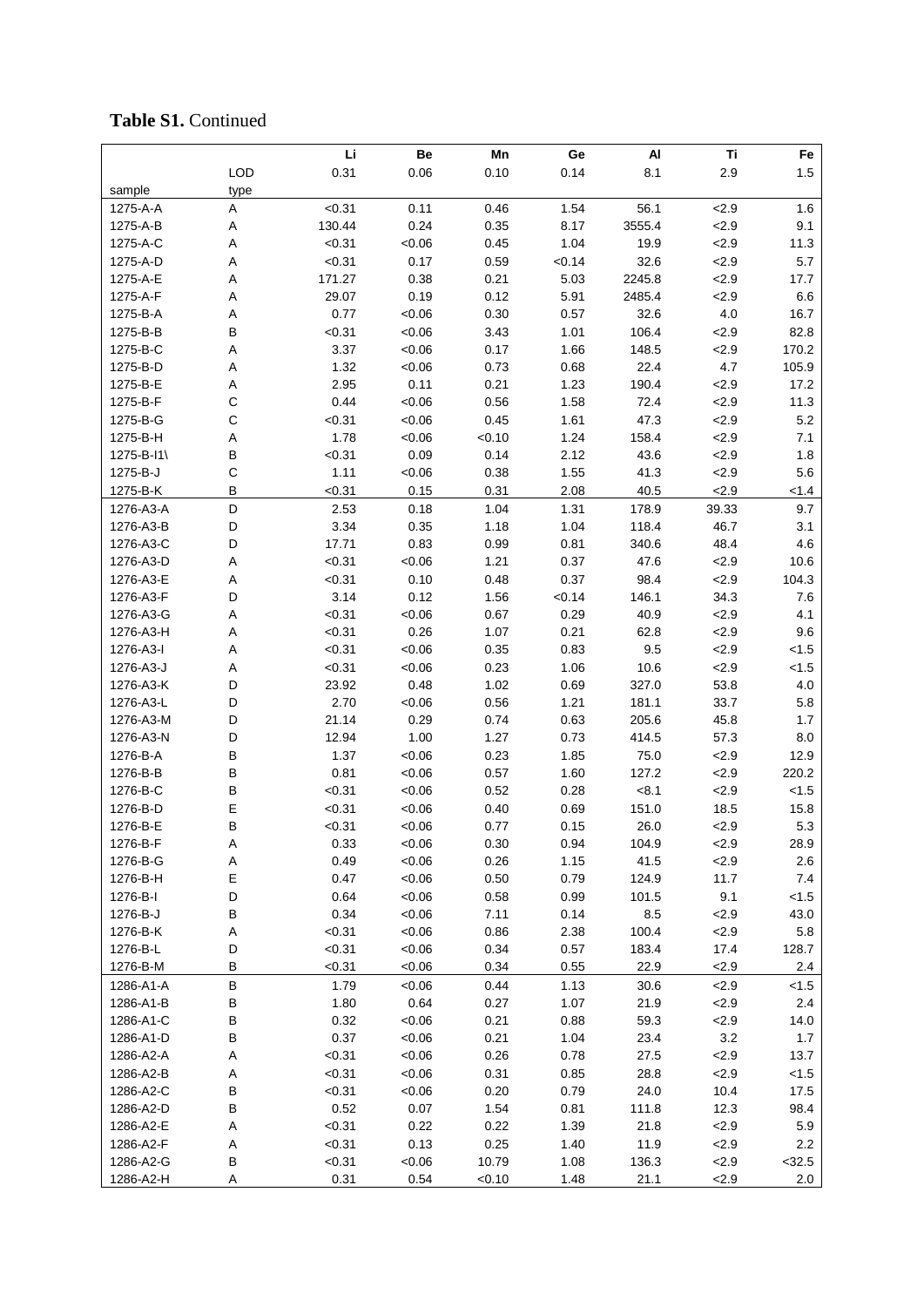## **Table S 1 .** Continued

|          |            | Li     | Be     | Mn     | Ge     | AI    | <b>Ti</b> | Fe    |
|----------|------------|--------|--------|--------|--------|-------|-----------|-------|
|          | <b>LOD</b> | 0.31   | 0.06   | 0.10   | 0.14   | 8.1   | 2.9       | 1.5   |
| sample   | type       |        |        |        |        |       |           |       |
| 1286-B-A | C          | 1.48   | <0.06  | 0.37   | 1.40   | 136.5 | 2.9       | 5.7   |
| 1286-B-A | D          | 0.41   | <0.06  | 0.13   | 0.57   | 28.2  | 28.5      | < 1.5 |
| 1286-B-B | B          | < 0.31 | 0.10   | 0.21   | 1.26   | 43.0  | 2.9       | 2.5   |
| 1286-B-C | B          | < 0.31 | <0.06  | 0.21   | 1.28   | 59.6  | 2.9       | < 1.5 |
| 1286-B-D | B          | < 0.31 | <0.06  | < 0.10 | 1.33   | 47.1  | 2.9       | 1.5   |
| 1286-B-E | B          | < 0.31 | <0.06  | < 0.10 | 1.42   | 35.5  | 2.9       | 4.2   |
| 1286-B-F | A          | < 0.31 | <0.06  | 0.24   | 1.03   | 63.9  | 2.9       | 46.0  |
| 1286-B-G | Α          | < 0.31 | 0.11   | 0.27   | 0.99   | 51.8  | 2.9       | 24.2  |
| 1286-B-H | A          | < 0.31 | < 0.06 | 0.35   | 0.40   | 45.6  | 2.9       | 35.7  |
| 1286B-I  | B          | < 0.31 | 0.10   | 0.20   | 1.15   | 48.3  | 2.9       | 18.6  |
| 1286B-J  | B          | < 0.31 | <0.06  | 0.16   | 1.13   | 42.7  | 2.9       | 1.8   |
| 1286-B-K | Α          | 0.38   | <0.06  | 0.42   | < 0.14 | 29.1  | 2.9       | < 1.5 |
| 1286-B-L | Α          | 1.36   | <0.06  | 0.36   | 0.20   | 36.1  | 2.9       | < 1.5 |
| 1286-B-M | Α          | 1.14   | <0.06  | 0.50   | < 0.14 | 48.6  | 2.9       | < 1.5 |
| 1286-B-N | A          | < 0.31 | <0.06  | 0.39   | 1.13   | 45.7  | 2.9       | 4.4   |
| 1286-B-O | Α          | < 0.31 | <0.06  | 0.41   | 1.03   | 29.4  | 2.9       | 13.5  |
| 1286-B-P | Α          | < 0.31 | < 0.06 | 0.14   | 1.29   | 14.3  | 2.9       | < 1.5 |
| 1286-B-Q | Α          | 0.49   | <0.06  | 0.15   | 1.38   | 9.1   | 2.9       | < 1.5 |
| 1286-B-R | A          | < 0.31 | <0.06  | 0.21   | 1.13   | < 8.1 | 2.9       | < 1.5 |
| 1286-B-S | Α          | < 0.31 | <0.06  | 0.30   | 1.16   | 13.0  | 2.9       | 1.8   |
| 1286-B-T | Α          | 0.36   | <0.06  | 0.40   | 1.42   | < 8.1 | 2.9       | < 1.5 |
| 1286-B-U | A          | < 0.31 | <0.06  | < 0.10 | 1.87   | 31.6  | 2.9       | 1.9   |
| 1286-B-V | Α          | < 0.31 | <0.06  | 0.20   | 1.81   | 34.5  | 2.9       | 3.7   |
| 1286-B-W | Α          | < 0.31 | 0.10   | 0.22   | 1.90   | 34.6  | 2.9       | 3.6   |
| 1286-B-X | A          | < 0.31 | 0.21   | 0.24   | 1.25   | 10.2  | 2.9       | 1.5   |
| 1286-B-Y | Α          | < 0.31 | < 0.06 | 0.37   | 1.17   | 11.5  | 2.9       | 1.5   |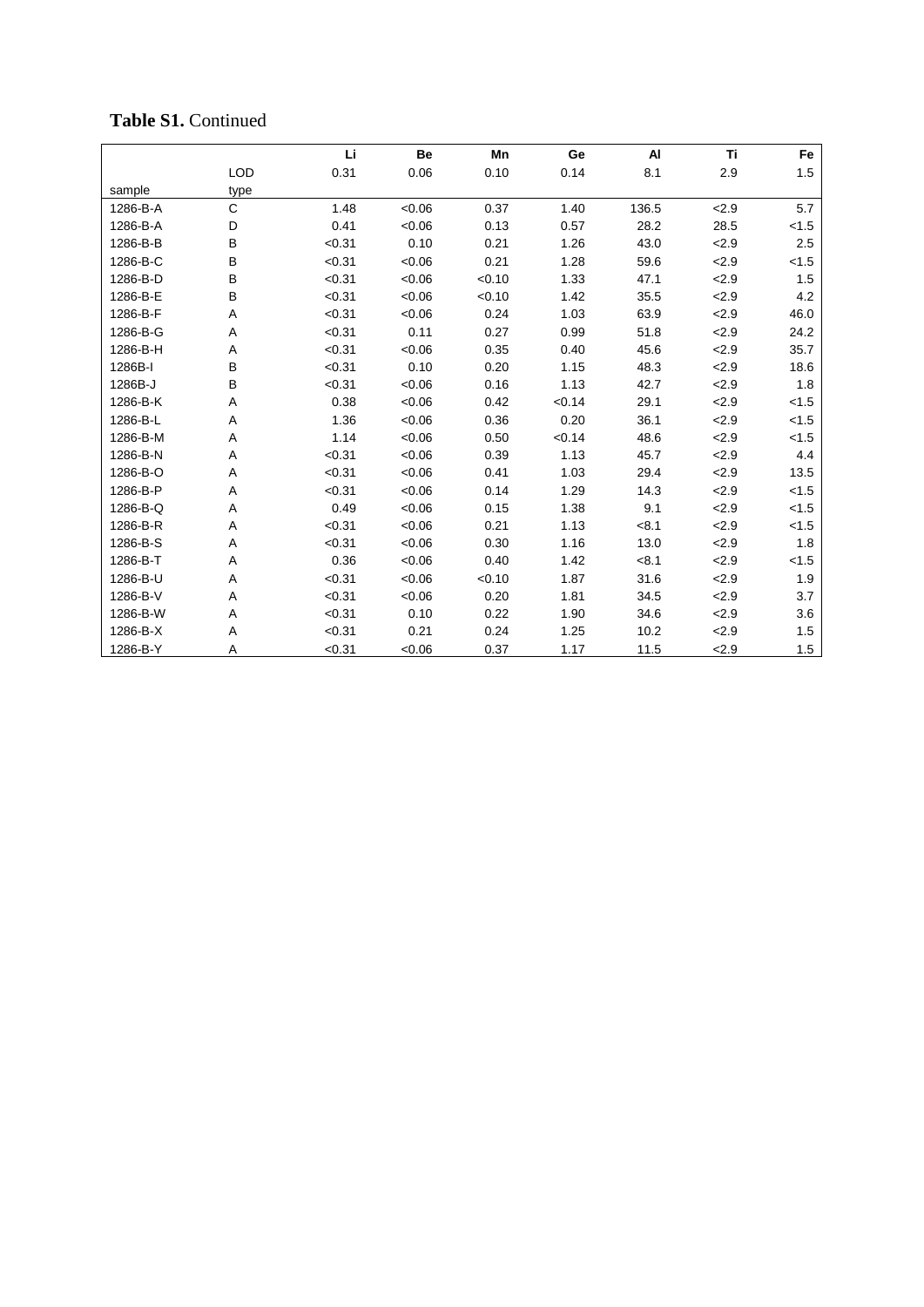**Table S2.** Trace element concentrations of quartz in onshore samples determined by LA-ICP-MS. Concentrations of B, P, and K are below the limits of detection (LOD) of 3.3, 4.6 and 25.4  $\mu$ gg<sup>-1</sup>, respectively. Type A, B, C, and D correspond to quartz grain types found in offshore sediments (see text for explanation). Type X quartz was not found in offshore sediments.

|                  |                    | Li     | Be     | Mn     | Ge     | AI    | Τi     | Fe      |
|------------------|--------------------|--------|--------|--------|--------|-------|--------|---------|
|                  | <b>LOD</b>         | 0.31   | 0.06   | 0.10   | 0.14   | 8.1   | 2.9    | 1.5     |
| Sample           | type               |        |        |        |        |       |        |         |
| 84-132-A         | X                  | 3.22   | < 0.06 | 0.22   | 1.03   | 26.6  | 4.0    | 1.5     |
| 84-132-B         | X                  | 3.87   | < 0.06 | 0.06   | 1.48   | 7.7   | 2.9    | < 1.5   |
| $31 - 50 - A$    | $\mathsf X$        | 1.81   | 0.09   | 0.37   | 1.02   | 19.1  | 2.9    | < 1.5   |
| 31-50-B          | Χ                  | 0.55   | 0.28   | < 0.10 | 0.64   | 26.0  | 2.9    | 1.5     |
| YO85-269-A       | $\sf X$            | 3.12   | 0.13   | 0.33   | 0.85   | 56.4  | 2.9    | 5.3     |
| YO85-269-B       | X                  | 0.46   | 0.16   | 0.42   | 1.14   | 14.3  | 2.9    | < 1.5   |
| YO85-193         | Χ                  | 0.36   | 0.25   | 0.15   | 2.11   | 12.2  | 2.9    | < 1.5   |
| YO85-Årat        | Χ                  | 0.61   | 0.18   | 0.46   | 0.16   | 77.0  | 5.2    | 20.2    |
| <b>WS79-8-A</b>  | X                  | 0.58   | < 0.06 | 0.15   | 0.81   | 16.8  | 2.9    | < 1.5   |
| <b>WS79-8-B</b>  | $\pmb{\mathsf{X}}$ | 0.87   | < 0.06 | 0.25   | 1.06   | 25.5  | 3.5    | 1.5     |
| <b>WS87-4-A</b>  | A                  | 1.44   | < 0.06 | < 0.10 | 1.02   | 126.0 | 2.9    | 2.2     |
| <b>WS87-4-B</b>  | D                  | 11.68  | 0.11   | 0.60   | 1.73   | 272.1 | 144.0  | 42.6    |
| <b>WS87-25-A</b> | D                  | 2.25   | 0.15   | 0.33   | 0.66   | 359.4 | 19.3   | 20.7    |
| WS87-25-B        | D                  | < 0.31 | < 0.06 | < 0.10 | 0.45   | 382.5 | 23.4   | 53.3    |
| MJ2-A            | X                  | 0.32   | 0.06   | 0.74   | 0.70   | 77.1  | 2.9    | 36.2    |
| MJ2-B            | Χ                  | < 0.31 | < 0.06 | 0.30   | 0.88   | 20.0  | 2.9    | 22.7    |
| MJ2-C            | X                  | < 0.31 | 0.28   | 0.42   | 1.05   | 145.4 | 2.9    | 25.2    |
| AB12-4-A         | Α                  | < 0.31 | < 0.06 | 0.12   | 0.24   | 23.1  | 2.9    | 4.5     |
| AB12-4-B         | Α                  | 0.66   | < 0.06 | 0.24   | 0.22   | 42.5  | 2.9    | < 1.5   |
| AB12-4-C         | D                  | 0.47   | 0.11   | 0.21   | < 0.14 | 188.1 | 68.1   | < 1.5   |
| AB12-4-D         | D                  | 0.44   | < 0.06 | 0.42   | 0.73   | 97.1  | 74.0   | 6.4     |
| AB12-4-E         | D                  | 1.01   | 0.06   | 1.97   | 0.63   | 196.2 | 112.2  | 16.1    |
| AB12-4-F         | $\sf B$            | < 0.31 | < 0.06 | 0.69   | 1.85   | 65.0  | 2.9    | 2.7     |
| AB12-4-G         | D                  | 0.63   | < 0.06 | 0.42   | 1.09   | 95.5  | 82.1   | 18.0    |
| AB12-4-H         | D                  | < 0.31 | <0.06  | 4.38   | 0.78   | 87.1  | 122.9  | 1.6     |
| AB12-4-I         | Α                  | < 0.31 | < 0.06 | 0.12   | 0.31   | 18.2  | 2.9    | 1.4     |
| AB12-4-J         | Α                  | < 0.31 | <0.06  | 0.31   | 0.21   | 35.1  | 2.9    | < 1.5   |
| AB12-4-K         | $\mathsf C$        | < 0.31 | < 0.06 | 0.37   | 1.26   | 45.0  | 2.9    | 3.7     |
| AB12-4-L         | B                  | 0.61   | <0.06  | 0.17   | 0.15   | 36.0  | 2.9    | 2.5     |
| DH4-A            | D                  | 1.85   | 0.21   | 0.48   | 1.20   | 23.0  | 12.9   | < 1.5   |
| DH4-B            | D                  | 0.88   | < 0.06 | 0.59   | 0.64   | 99.7  | 108.1  | 7.2     |
| DH4-C            | Α                  | < 0.31 | <0.06  | 0.20   | 0.80   | 10.1  | 2.9    | < 1.5   |
| DH4-D            | Α                  | 0.75   | < 0.06 | < 0.10 | 0.51   | < 8.1 | 2.9    | 2.2     |
| DH4-E            | A                  | < 0.31 | 0.09   | 0.78   | 0.54   | 10.7  | 2.9    | 1.6     |
| DH7A-1-A         | D                  | 0.86   | <0.06  | 0.32   | 0.61   | 43.6  | 14.92  | 5.2     |
| DH7A-1-B         | D                  | 2.67   | 0.30   | 0.90   | 1.52   | 302.9 | 35.70  | 6.7     |
| DH7A-1-C         | D                  | 1.29   | <0.06  | 0.48   | 0.96   | 15.4  | 14.86  | < 1.5   |
| DH7A-1-D         | D                  | 1.41   | < 0.06 | 0.20   | 0.58   | 66.2  | 221.07 | 42.2    |
| DH7A-1-E         | D                  | 3.06   | <0.06  | 0.37   | 0.82   | 58.6  | 47.99  | $2.2\,$ |
| DH7A-1-F         | D                  | 2.03   | <0.06  | 0.54   | 0.91   | 179.9 | 40.94  | 12.4    |
| DH7A-1-G         | D                  | < 0.31 | <0.06  | 0.30   | 0.41   | < 8.1 | 8.66   | < 1.5   |
| DH7A-1-H         | D                  | 2.18   | <0.06  | 0.27   | 0.60   | 35.2  | 47.75  | 1.8     |
| DH7A-1-I         | D                  | 1.38   | 0.08   | 0.76   | 0.83   | 57.2  | 25.24  | 3.2     |
| DH7A-1-J         | D                  | 1.49   | <0.06  | 0.26   | 0.73   | 87.3  | 35.47  | 3.9     |
| DH7A-1-K         | D                  | 4.28   | 0.07   | 1.43   | 0.63   | 213.4 | 287.84 | 78.5    |
| DH7A-2-A         | D                  | 1.48   | <0.06  | 0.71   | 0.62   | 125.3 | 144.07 | 91.4    |
| DH7A-2-B         | D                  | 1.36   | <0.06  | 0.88   | 1.84   | 159.5 | 24.47  | 44.2    |
| DH7A-3-A         | D                  | 0.65   | <0.06  | 0.47   | 0.70   | 112.6 | 145.39 | 66.2    |
| DH7A-3-B         | D                  | 2.75   | 0.96   | <0.10  | 0.73   | 46.0  | 68.93  | 7.8     |